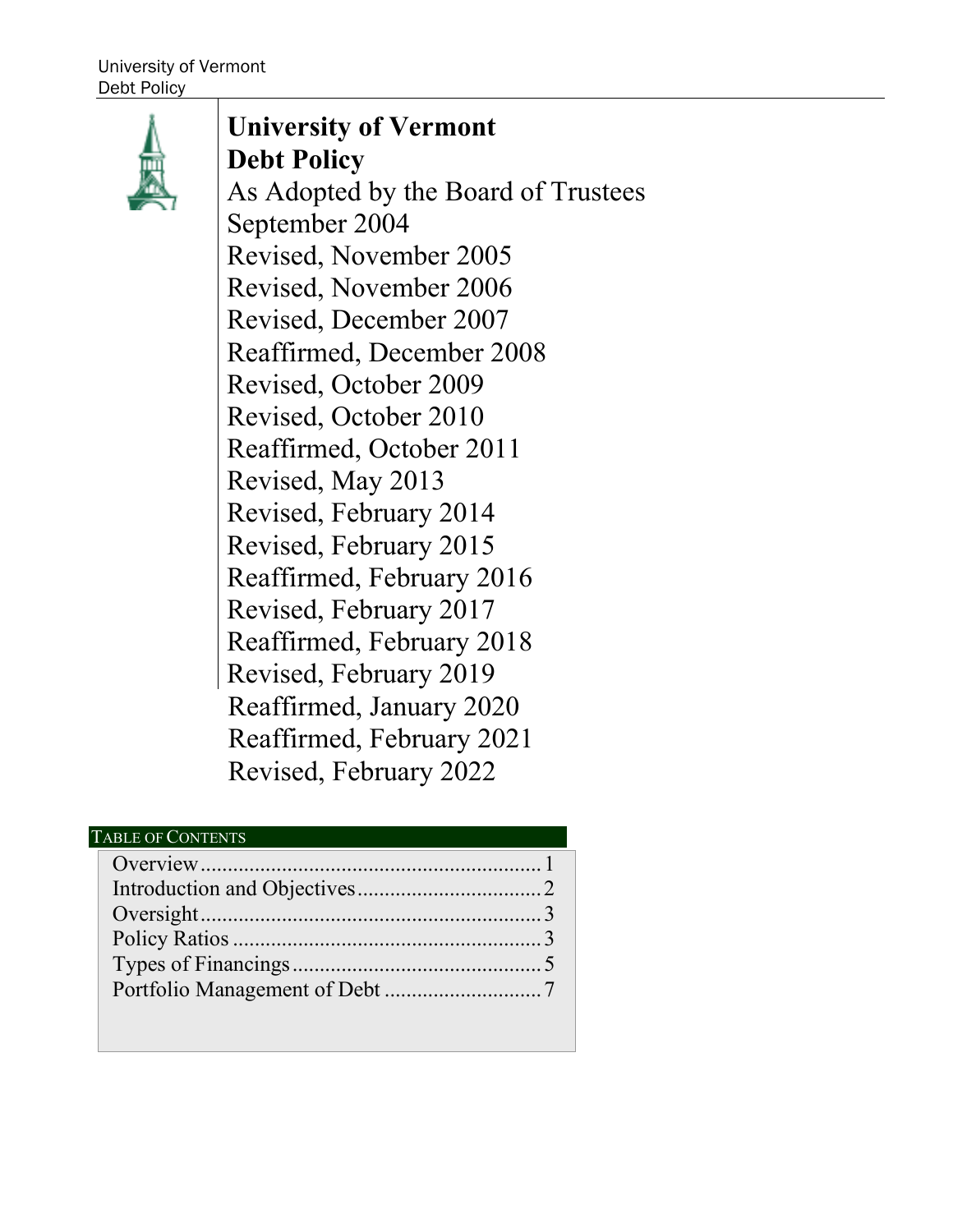# University of Vermont

## **Debt Policy** Background Information **Background Information**

## **OVERVIEW**



The University of Vermont's strategic planning is a long-term process that establishes University-wide priorities as well as University and divisional programmatic objectives. The University's strategic plan identifies specific goals and initiatives, including capital plans, that identify necessary and desired University facility investments. To fund its plan, the University will continue to utilize a mix of financing sources including State and Federal sources, philanthropy, internal reserves, public-private partnerships, and external University-supported debt.

This policy, in conjunction with the strategic and capital planning, will aid management in ensuring that an appropriate mix and types of funding sources are utilized and that the University's debt capacity is allocated strategically. A UVM-specific debt policy is appropriate to ensure adequate financial strength to service existing and proposed debt, maintain leverage within an acceptable risk tolerance while investing in priority capital projects, maintain a strong financial profile to ensure a competitive position relative to its peers, and maintain the budgetary capacity to invest in other initiatives.

Management and the Board of Trustees, acting through the appropriate Board of Trustee committee, will assess this policy on an ongoing basis to ensure that it remains responsive to UVM's evolving academic, research and strategic priorities and financial position.

The University believes that financial discipline is a critical component of long-term debt management and that the Board and management, operating through the appropriate Board of Trustee committee, should establish a limited number of financial ratios and limits in order to manage debt within acceptable ranges consistent with UVM's objectives. These measures will be monitored and reported on in light of UVM's evolving strategic initiatives and capital needs.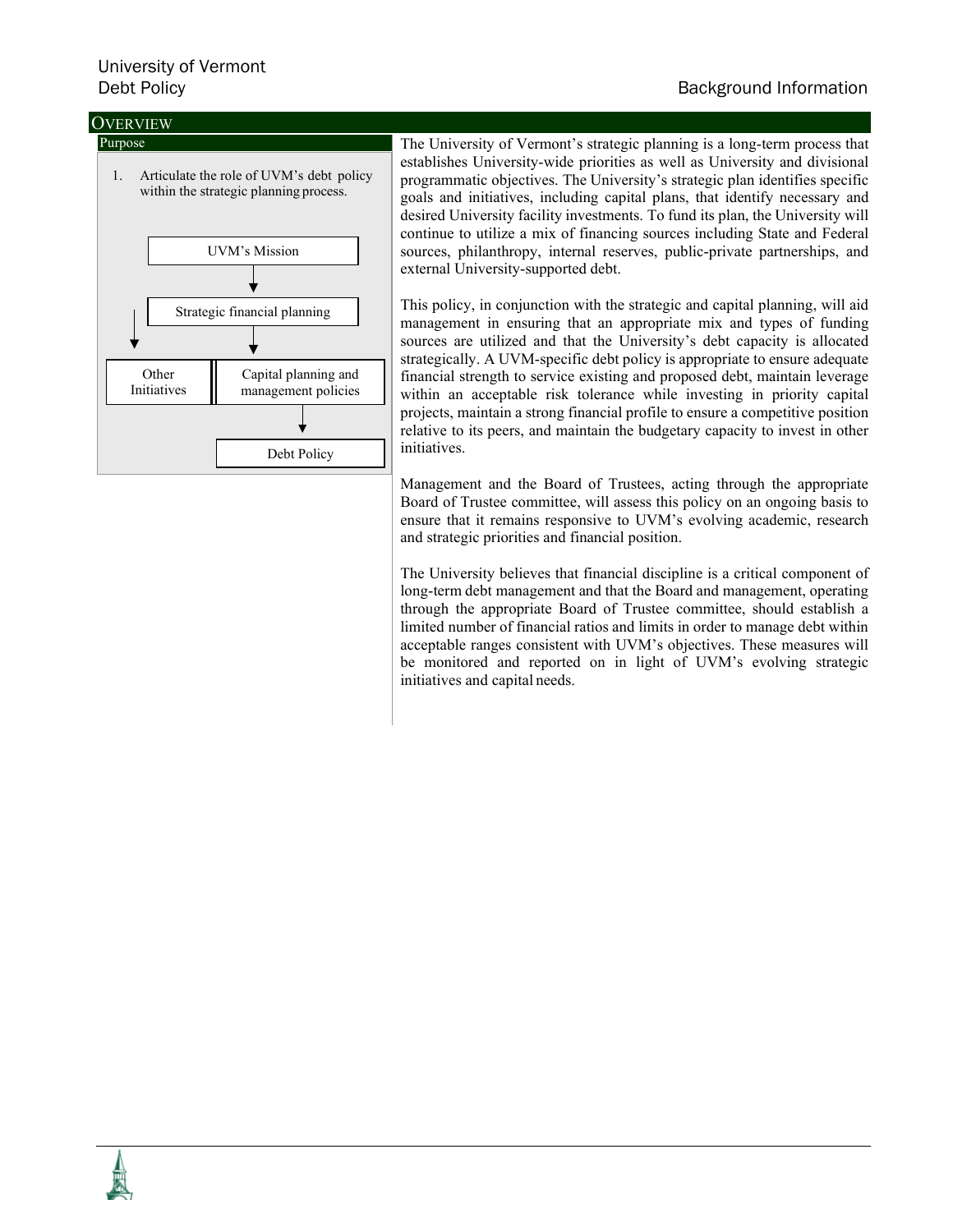## Background Information

| <b>INTRODUCTION AND OBJECTIVES</b>                                                                                                                                                                              |                                                                                                                                                                                                                                                                                                                                                                                                                                                                                                                                                                                                                                                                                                                                                                                                                                                                                                                                                                                                                                                                                                                                                                                                                                                                                                                                                                                                                             |
|-----------------------------------------------------------------------------------------------------------------------------------------------------------------------------------------------------------------|-----------------------------------------------------------------------------------------------------------------------------------------------------------------------------------------------------------------------------------------------------------------------------------------------------------------------------------------------------------------------------------------------------------------------------------------------------------------------------------------------------------------------------------------------------------------------------------------------------------------------------------------------------------------------------------------------------------------------------------------------------------------------------------------------------------------------------------------------------------------------------------------------------------------------------------------------------------------------------------------------------------------------------------------------------------------------------------------------------------------------------------------------------------------------------------------------------------------------------------------------------------------------------------------------------------------------------------------------------------------------------------------------------------------------------|
| Purpose<br>Articulate UVM's philosophy regarding<br>1.<br>debt.<br>Establish objectives for debt policy.<br>2.<br>Provide for regular review and potential<br>3.<br>update of policy to reflect evolving needs. | Just as investments represent an integral component of assets, debt is viewed<br>to be a long-term component of liabilities that, therefore, should be managed<br>on a long-term portfolio-basis consistent with the institution's policy<br>objectives, with an overarching objective of managing the balance sheet.<br>The objectives of the policy are to:<br>Maintain the University's access to capital. Management will utilize<br>(i)<br>and issue debt in order to provide timely access to capital to fund<br>project priorities that have been approved by the Board;<br>(ii) Manage the University's credit to meet its long-term strategic<br>objectives while maintaining creditworthiness consistent with the<br>most favorable relative cost of capital and borrowing terms.<br>(iii) Limit risk of the University's debt portfolio. Debt will be managed<br>on a portfolio, rather than a transactional or project-specific, basis.<br>Management's continuing objective of incurring the lowest<br>achievable long-term risk-adjusted cost of capital will be balanced<br>with the goal of appropriately limiting exposure to market shifts<br>within acceptable budgetary parameters. Various types of debt<br>structures and financial instruments will be considered, monitored,<br>and managed within the framework established in this policy and<br>according to internal management procedures; and |
|                                                                                                                                                                                                                 | (iv) Permit the optimization of the investment of the University's<br>working capital and cash balances. Management will explore various<br>options and alternatives to internal cash holdings regarding the<br>optimal funding mechanism for short-term equipment needs, bridge<br>financing and cash requirements. Management recognizes that<br>working capital requirements, debt management, and the investment<br>of cash/net assets should be viewed comprehensively in order to<br>optimize overall funding and investment return strategies.                                                                                                                                                                                                                                                                                                                                                                                                                                                                                                                                                                                                                                                                                                                                                                                                                                                                       |

In addition to establishing a framework relating to the administration of debt, the policy provides for periodic updates pertaining to UVM's debt capacity and financial management to both internal and external parties.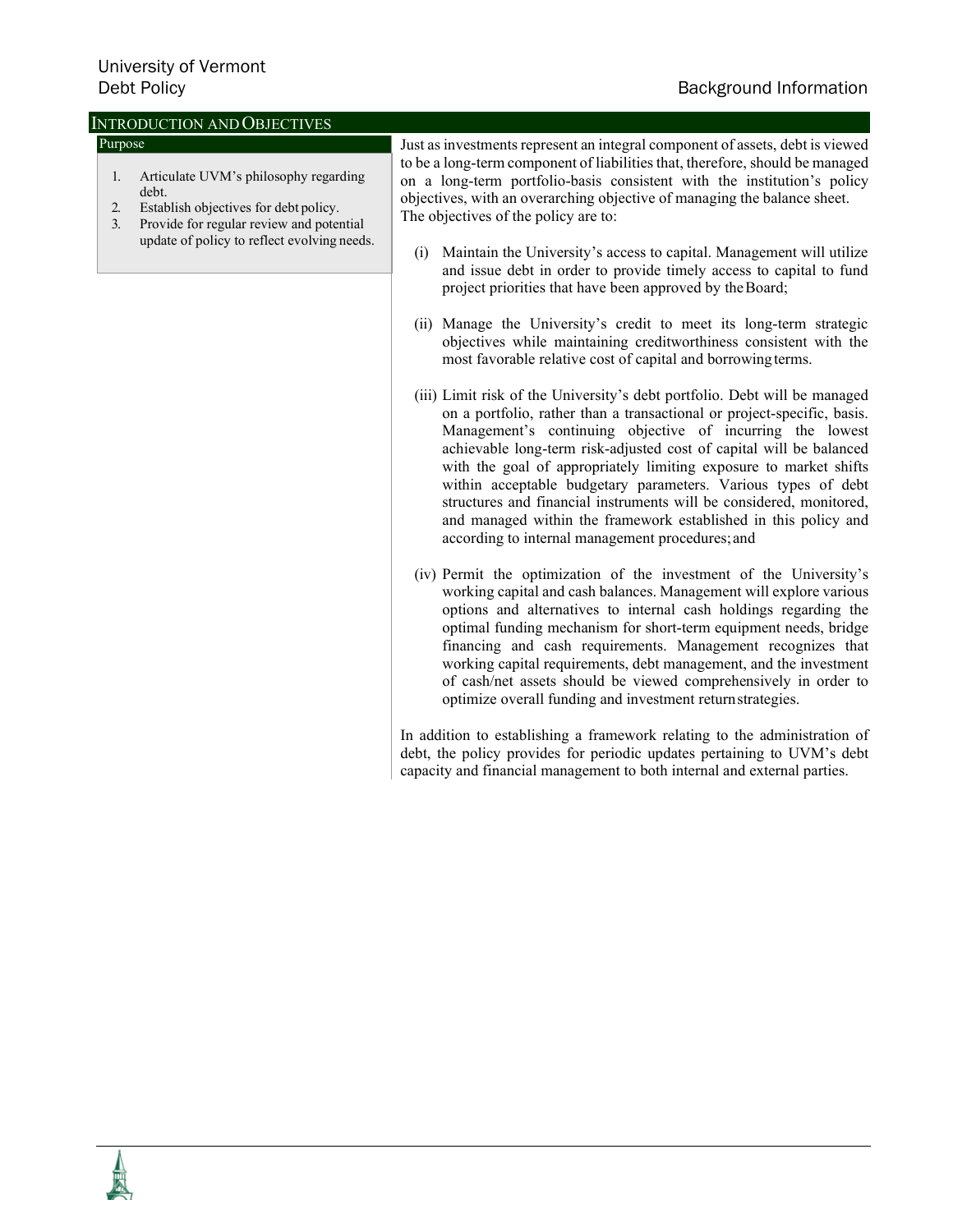| <b>OVERSIGHT</b>                                                                                                                                                                                                                                                                                                                                     |                                                                                                                                                                                                                                                                                                                                                                                                                                                                                                                                                                                                                                                                                                                                                                                                                                                                                                                                                                                                                                                                                                                                                                                                                                                                                                                                                                                                                                                                                                                                                                             |
|------------------------------------------------------------------------------------------------------------------------------------------------------------------------------------------------------------------------------------------------------------------------------------------------------------------------------------------------------|-----------------------------------------------------------------------------------------------------------------------------------------------------------------------------------------------------------------------------------------------------------------------------------------------------------------------------------------------------------------------------------------------------------------------------------------------------------------------------------------------------------------------------------------------------------------------------------------------------------------------------------------------------------------------------------------------------------------------------------------------------------------------------------------------------------------------------------------------------------------------------------------------------------------------------------------------------------------------------------------------------------------------------------------------------------------------------------------------------------------------------------------------------------------------------------------------------------------------------------------------------------------------------------------------------------------------------------------------------------------------------------------------------------------------------------------------------------------------------------------------------------------------------------------------------------------------------|
| Purpose<br>1. Provide mechanism for oversight and review<br>on periodic basis.<br>2. Provide management flexibility to make<br>ongoing financing decisions within the<br>framework of the policy.                                                                                                                                                    | By adopting this policy and regularly reviewing it with the appropriate<br>Board of Trustee committee, management will follow and report on<br>guidelines and requirements regarding debt utilization. With appropriate<br>authorizations consistent with the policy, management will have flexibility<br>to implement specific financial transactions and utilize approved financing<br>vehicles in accordance with stated procedures.                                                                                                                                                                                                                                                                                                                                                                                                                                                                                                                                                                                                                                                                                                                                                                                                                                                                                                                                                                                                                                                                                                                                     |
|                                                                                                                                                                                                                                                                                                                                                      | The Office of the Vice President for Finance and Administration will<br>manage all funding sources, including debt, for capital projects authorized<br>by the Board. The structure of any individual transaction (e.g., maturity,<br>interest rate mode, use of derivative products, other financing structures)<br>will be based upon overall University needs to ensure that (i) long-term<br>costs to the University and its operating units are minimized consistent<br>within the context of other strategic objectives and (ii) overall risk does not<br>exceed acceptable levels as defined in this policy.                                                                                                                                                                                                                                                                                                                                                                                                                                                                                                                                                                                                                                                                                                                                                                                                                                                                                                                                                          |
|                                                                                                                                                                                                                                                                                                                                                      | Because this debt policy is a living document, the appropriate Board of<br>Trustee committee will review this policy on an annual basis and report any<br>recommended changes or revisions to the Board of Trustees. This review<br>process is necessary to ensure that the policy remains consistent with the<br>University's objectives and responsive to evolving practices, competitive<br>pressures in the external environment, and financial indicators.                                                                                                                                                                                                                                                                                                                                                                                                                                                                                                                                                                                                                                                                                                                                                                                                                                                                                                                                                                                                                                                                                                             |
| POLICY RATIOS                                                                                                                                                                                                                                                                                                                                        |                                                                                                                                                                                                                                                                                                                                                                                                                                                                                                                                                                                                                                                                                                                                                                                                                                                                                                                                                                                                                                                                                                                                                                                                                                                                                                                                                                                                                                                                                                                                                                             |
| Purpose<br>1. Identify core ratios.<br>a. Operating Statement-Debt Burden<br>Ratio.<br>b. Balance Sheet Leverage-Leverage<br>Ratio.<br>2. Clearly communicate with key parties such<br>rating<br>agencies the University's<br>as<br>philosophy<br>regarding<br>debt<br>and<br>management's ongoing assessment of debt<br>capacity and affordability. | This policy establishes limits to measure the total amount of outstanding<br>debt compared to University balance-sheet resources and the annual<br>operating budget. These ratios can be derived from the financial statements<br>and other information and are subject to review periodically. The ratios are<br>to be calculated using annual audited financial statements of the University<br>and should not include "Discretely Presented Component Units" of the<br>University such as the University's associated fundraising foundation.<br>The policy identifies ratios that (i) are based on current GAAP requirements<br>and (ii) are consistent with ratios utilized in the higher education industry to<br>permit benchmarking.<br>In addition to the two primary policy ratios below, the University may<br>consider tracking other ratios in addition to the policy ratios. Listed below<br>are the policy ratios and limits that will be followed.<br>Ratio 1 - Debt Burden Ratio<br>This ratio measures the University's ability to repay debt service associated<br>with all outstanding debt and the impact on the overall budget and includes<br>all activities of the University. The defined limit for this ratio is intended to<br>maintain the University's long-term operating flexibility to fund existing<br>requirements and new initiatives, although the University may target a<br>desired ratio below this limit.<br>ANNUAL DEBT SERVICE TOTAL EXPENSES<br>$< 5.75\%$<br>The measure is based on aggregate operating expenses as opposed to |
|                                                                                                                                                                                                                                                                                                                                                      | operating revenues because expenses typically are more stable (e.g., no one-                                                                                                                                                                                                                                                                                                                                                                                                                                                                                                                                                                                                                                                                                                                                                                                                                                                                                                                                                                                                                                                                                                                                                                                                                                                                                                                                                                                                                                                                                                |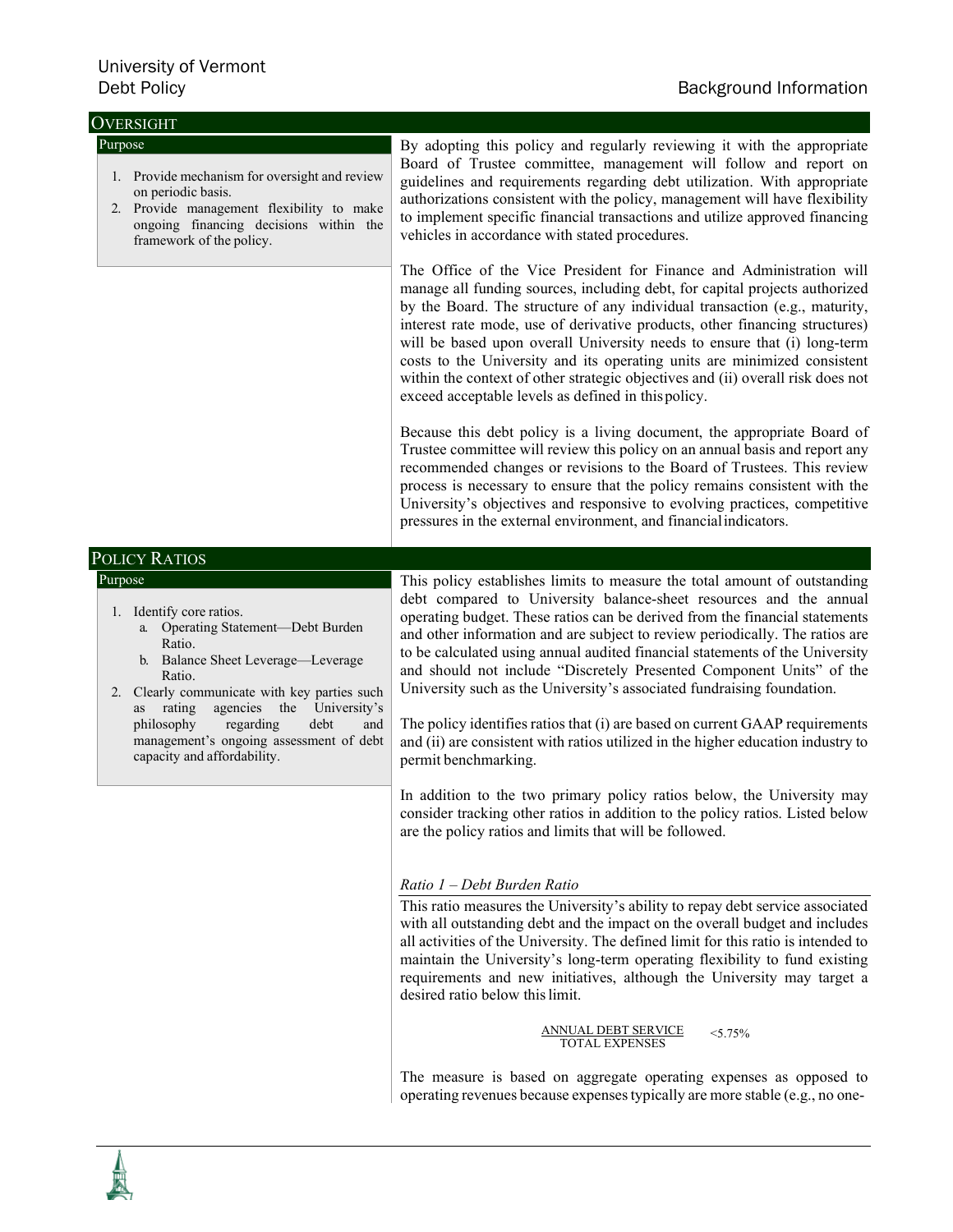## **Debt Policy** Background Information **Background Information**

time operating gifts, investment return, variability of State funding) and better reflect the operating base of the University. Management recognizes that a growing expense base would make this ratio appear more attractive. The limit for this ratio is not to be greater than 5.75%. This ratio will be adjusted to include the impact of non-amortizing or non-traditional debt structures that could result in significant single year fluctuations, as well as an assumption of an appropriate variable rate.

## *Ratio 2 - Leverage Ratio (calculated as Spendable Cash and Investments to Debt)*

This ratio indicates one of the most basic determinants of financial health by measuring the availability of liquid and expendable assets compared to aggregate debt. The ratio measures the medium to long-term health of the University's balance sheet and debt capacity and is a critical component of universities with the highest credit quality.

Many factors influence the leverage ratio, affecting both the assets (e.g., investment performance, philanthropy) and liabilities (e.g., timing of bond issues), and therefore the ratio is best examined in the context of changing market conditions so that it accurately reflects relative financial strength. For example, a leverage ratio that is acceptable and entirely appropriate in one market condition may be relatively stronger or weaker in other market environments.

This policy establishes a debt policy limit (floor) for this ratio of 1.0 to ensure that sufficient balance sheet strength is maintained at all times.

CASH & INVESTMENTS – PERMANENTLY RESTRICTED NET ASSETS + PLEDGES CLASSIFIED AS PERMANENTLY RESTRICTED NET ASSETS >1.0x AGGREGATE DEBT

This ratio will include any financings that impact the University credit, including guarantees of third-party debt.

The 1.0x limit is recognized as a limit, and not a long-term objective. Over time, to remain competitive and retain the flexibility to invest in future strategic initiatives, UVM will want to target and maintain a ratio above 1.0x.

Annually, based on the results of the audited financial statements, the Vice President for Finance and Administration will report to the appropriate Board of Trustee committee on the actual ratio results and any existing conditions that put the University out of compliance with this policy. In the event that the University is out of compliance with the policy, the appropriate Board of Trustee committee will take up the matter for consideration and make recommendations it deems appropriate to the Board ofTrustees.

To further evaluate the leverage of the University, the Vice President for Finance and Administration will report the University's Expendable Financial Assets to Debt ratio. This ratio will be reviewed relative to prior years, peers and rating agency medians and will be calculated with and without the Governmental Accounting Standards for Other Post Retirement Benefits. The Vice President for Finance and Administration will report to the appropriate Board of Trustee committee on any existing conditions that cause notable yearover-year changes in this ratio, particularly relative to peers and rating medians.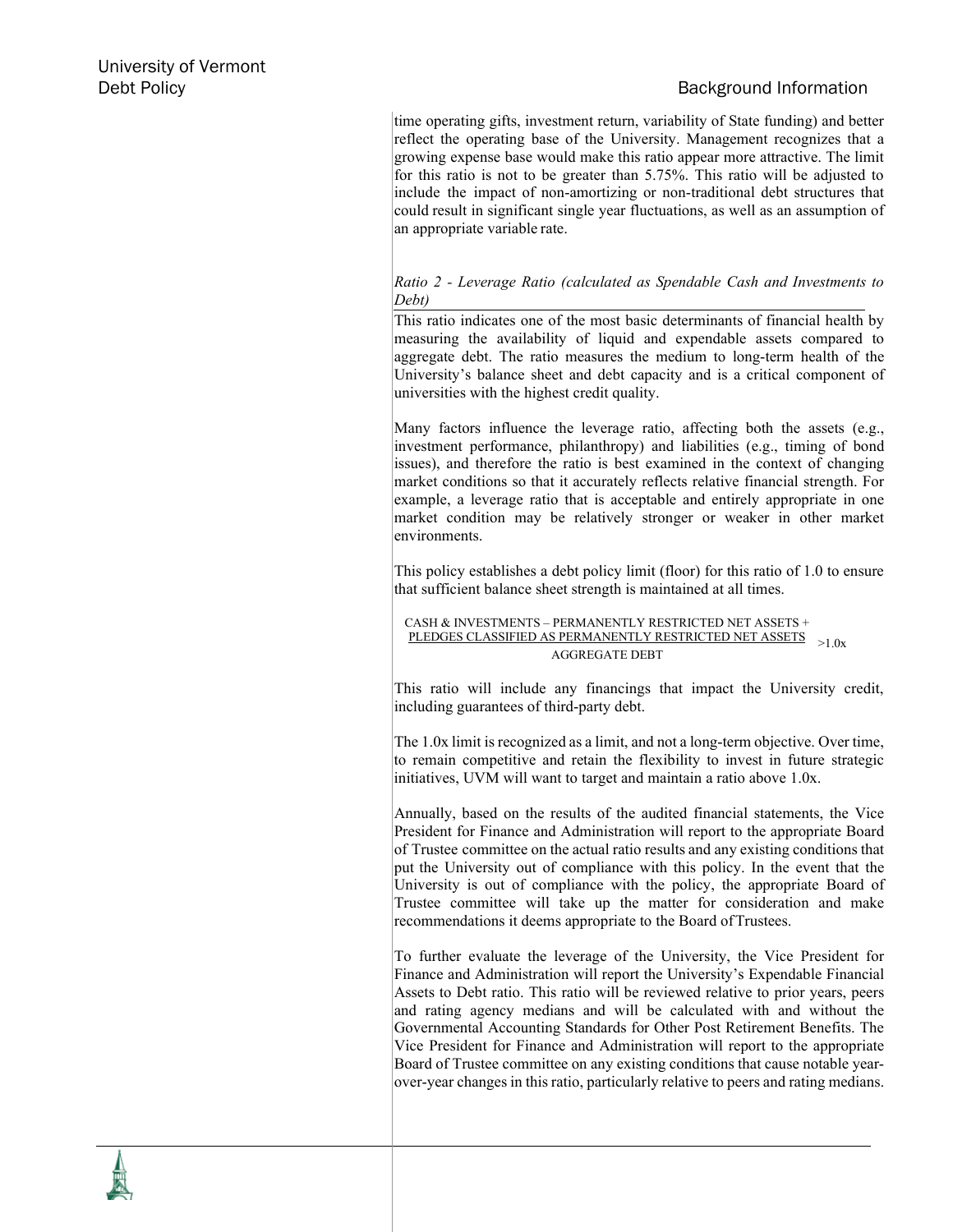UNRESTRICTED NET ASSETS + TEMPORARILY RESTRICTED NET ASSETS – EQUITY IN PLANT AGGREGATE DEBT

## *Ratios as a Credit Factor*

The University has established its ratios and associated ratio limits based on internally established guidelines. The ratios and limits are not intended to provide a long-term target or track a specific rating, but rather will enable the maintenance of the University's competitive financial profile and complement the capital planning process.

The debt policy will be shared with external credit analysts and other third parties in order to provide them with the context regarding UVM's assessment of self-determined debt capacity and affordability, which is subject to ongoing review.

## TYPES OF FINANCINGS

### Purpose The University recognizes that there are numerous types of financing structures and funding sources available, each with specific benefits, risks, and costs. All potential funding sources will be reviewed by management within the context of the debt policy and the overall portfolio to ensure that any financial product or structure is consistent with UVM's objectives. Regardless of what financing structure(s) is(are) utilized, a full understanding of the transaction, including (i) quantification of potential risks and benefits, and (ii) analysis of the impact on University creditworthiness and debt capacity, will be required. Any financial transaction which, in management's opinion, utilizes the University's credit, will be subject to the limits set forth in this policy regardless of source. *Tax-Exempt Debt* The University recognizes that debt will remain a long-term component of the University's capitalization over the foreseeable future due in part to its continued need for capital and the substantial economic benefits associated with tax-exempt debt. Therefore, financial transactions will be managed on a portfolio basis with a long-term perspective. (In all circumstances, however, individual projects must continue to be identified and tracked to ensure compliance with all tax and reimbursement requirements). Debt will be structured to meet the University's comprehensive long-term objectives, and each project being financed will be required to provide a sound business plan, including the source of repayment for the debt and appropriate and realistic repayment terms. Among other things, the repayment terms will require that the loan term is no greater than the expected componentized useful life of the asset financed. Additionally, the financed project will be required to budget and fund principal payments on a fully amortized basis. 1. Review of all potential funding sources for projects. 2. Maximize tax-exempt University-issued debt. 3. Commercial Paper program. a. Provide bridge funding. b. Provide continual access to capital. c. Issuance on a taxable or tax-exempt basis. 4. Manage derivative products, including swaps. 5. Consider other financing sources. a. Management will explore securitizations, joint ventures and other financial structures to provide for the optimal funding for any project.

## *Taxable Debt*

While all of the University's capital projects may not qualify for tax-exempt debt, taxable debt should only be used in appropriate cases as it generally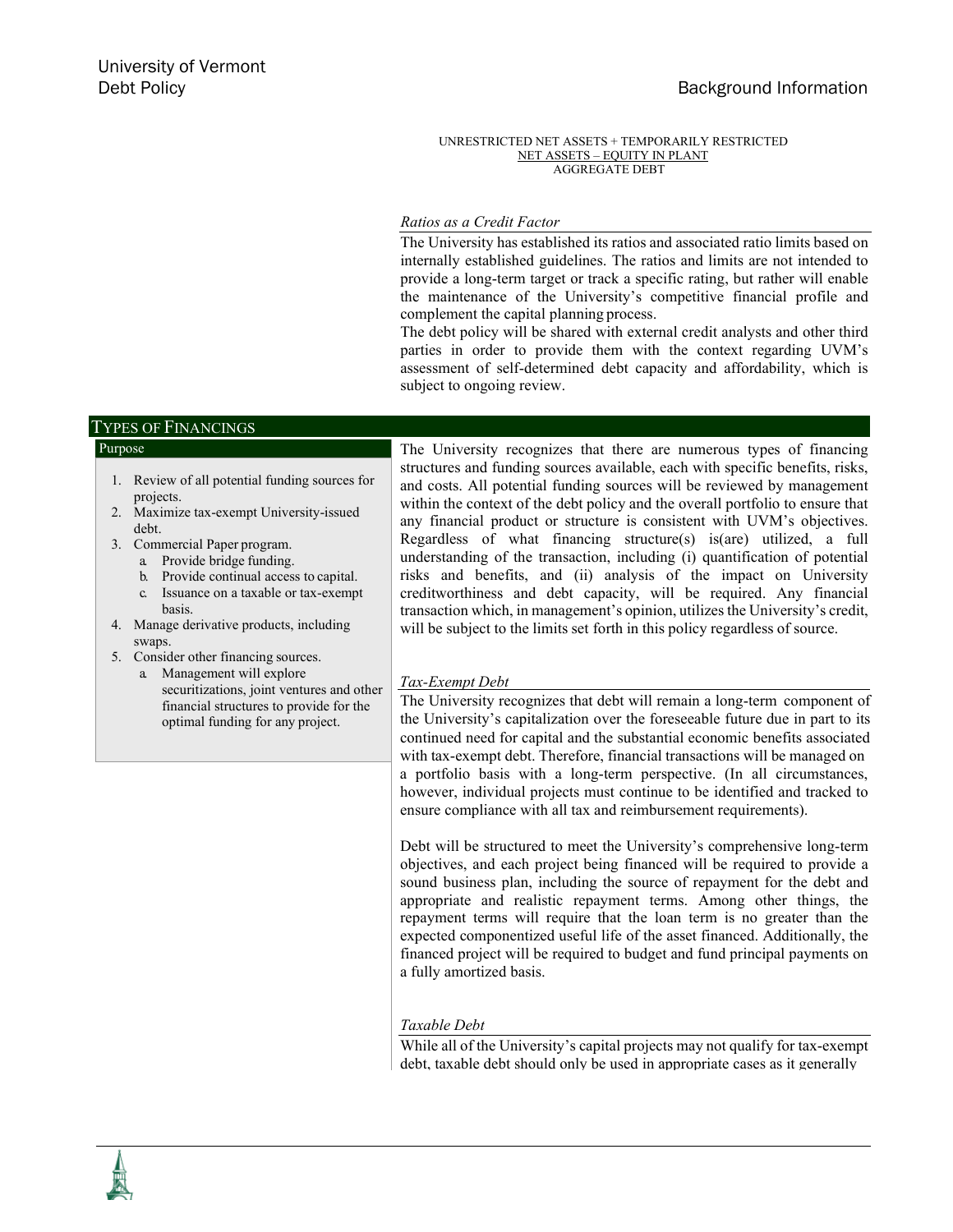represents a more expensive source of capital relative to tax-exempt issuance.

## *Commercial Paper*

The CP program can provide substantial financial flexibility to the University including the ability to manage and optimize cash balances and provide an alternative to lease transactions and other purposes. CP can offer the University interim financing for capital projects in anticipation of the receipt of funding either in the form of future philanthropy or the issuance of long-term debt for permanent financing, as well as offer greater flexibility regarding the timing and structuring of individual bond transactions.

## *Derivative Products*

Management recognizes that derivative products may enable more opportunistic and flexible management of the debt portfolio. Derivative products, including interest rate swaps, may be employed primarily to manage or hedge the University's interest rate exposure for a specific period of time. The University will utilize a framework to evaluate potential derivative instruments through consideration of (i) its variable rate allocation, (ii) market and interest rate conditions, (iii) impact on future financing flexibility, and (iv) the compensation for assuming risks, or the costs for eliminating certain risks and exposure. In addition, the University will analyze and quantify the cost/benefit of any derivative instrument relative to achieving desirable long-term capital structure objectives. Under no circumstances will a derivative transaction be utilized that is not understood fully by management or that imposes inappropriate risk on the University. Risks include but are not limited to tax risk, interest rate risk, liquidity risk, counterparty credit risk, basis risk, and any other potential risks either imposed or removed through the execution of any transaction. In addition, management will consider and disclose the potential impact of any derivative product on the University's financial statements and the appropriate treatment in calculating the debt policy ratios. The University will regularly report on the status and performance of its derivative products, if any, to the appropriate Board of Trustee committee. Given the risks and complexity associated with derivative products, they will be considered more seriously only when: (i) conventional financing sources are relatively more expensive (e.g. exceed the portfolio blended interest rate), and (ii) can achieve desired financial objectives more efficiently or at a significantly lower risk-adjusted cost than traditional structures. Management is required to present any recommended derivative product to the appropriate Board of Trustee committee and must receive Board approval prior to execution.

## *Other Financing Sources*

The University recognizes that a variety of transactions, not limited to debt insured directly by UVM, may impact the University's credit while the University's limited debt capacity and substantial capital needs require the consideration of various financing alternatives, including possible opportunities for alternative and non-traditional transaction structures. The University recognizes these types of transactions may also impact the University's credit and also often can be more expensive than traditional University debt structures.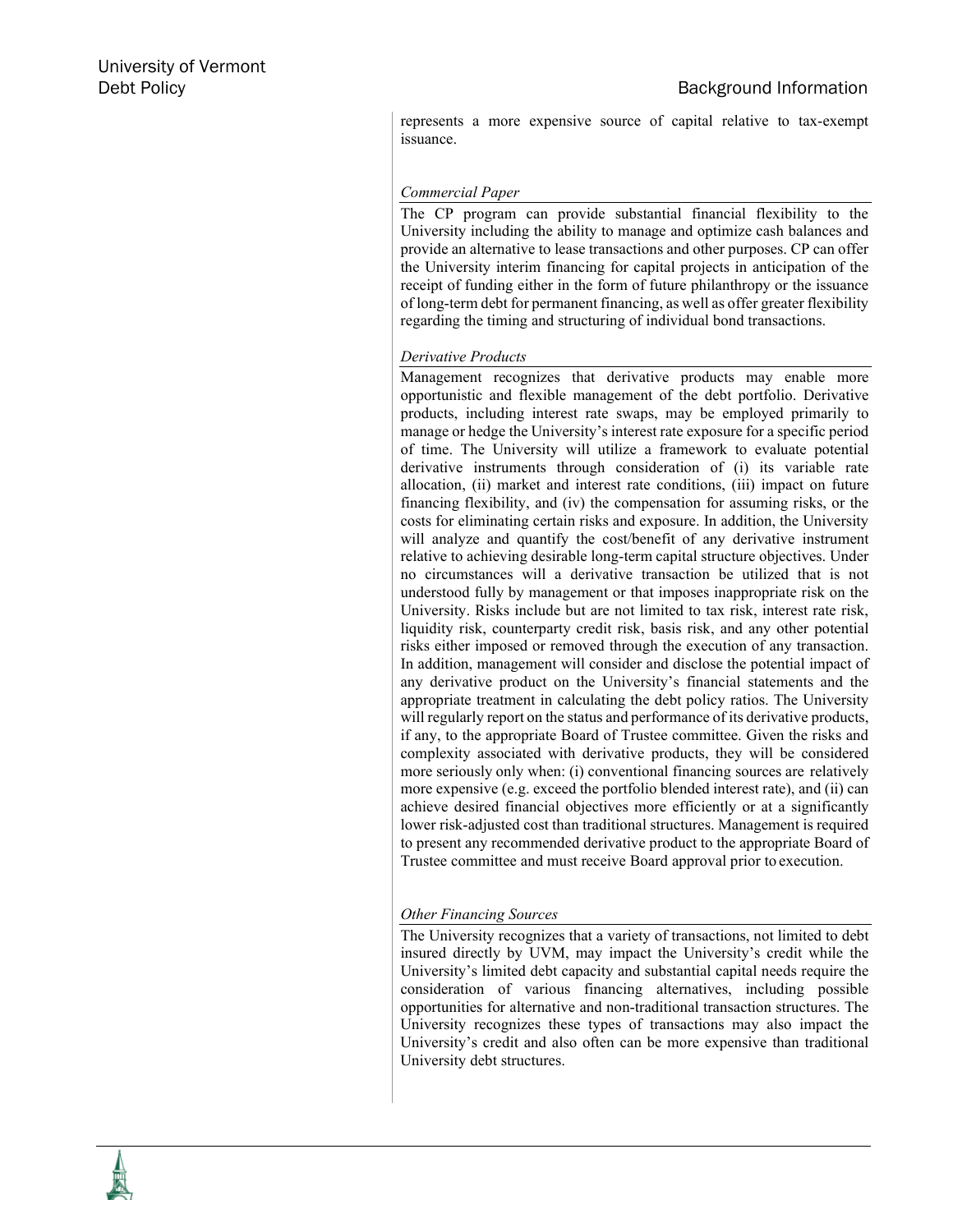Therefore all non-traditional financing structures including guarantees and third party debt can only be considered once the economic benefit and the likely impact on the University's debt capacity and credit has been determined. Specifically, for any third-party or developer-based financing, management will ensure the full credit impact of the structure is evaluated and quantified to the extent possible prior to execution and the analysis must be presented to the appropriate Board of Trustee committees and must receive Board approval prior to execution.

## PORTFOLIO MANAGEMENT OF DEBT

- 1. Permit decisions regarding debt issuance and structure to be made on a portfolio basis, rather than on a per-project basis.
- 2. Manage variable rate exposure of the debt portfolio.
	- a. Limit variable rate exposure.
	- b. Manage the overall liquidity requirements associated with outstanding debt.
	- c. Target overall variable rate debt exposure.
- 3. Evaluate exposure to other financing vehicles and third parties on a portfolio-wide basis.

Purpose The University considers its debt portfolio holistically; that is, it optimizes the portfolio of debt for the entire University rather than on a project-byproject basis and takes into account the University's cash and investments.

### *Variable Rate Debt*

It is recognized that a degree of exposure to variable interest rates within the University's debt portfolio may be desirable in orderto:

- (i) take advantage of repayment/restructuring flexibility;
- (ii) benefit from historically lower average interest costs;
- (iii) diversify the debt portfolio; and,
- (iv) provide a hedge to short-term working capitalbalances

Management will monitor overall interest rate exposure, analyze and quantify potential risks, and coordinate appropriate fixed/variable allocation strategies. The portfolio allocation to variable rate debt may be managed or adjusted through (i) the issuance of debt (potentially new issues and refunding), (ii) and the use of interest rate swaps and other derivative products. While the utilization of commercial paper impacts the University's variable rate exposure, outstanding CP will not be included in the ratio, given the expected interim financingpurpose.

Recognizing the desire to manage interest rate risk, the amount of variable rate debt outstanding shall not exceed 35% of the University's outstanding debt. This limit is based on the University's desire to (i) limit annual variances in its debt service, (ii) provide sufficient structuring flexibility to management, (iii) keep the University's variable rate allocation within acceptable external parameters, (iv) utilize variable rate debt (and/or swaps) to optimize debt portfolio allocation and minimize costs, and (v) take into account liquidity needs and exposures for the portfolio, including consideration of the commercial paper program.

> VARIABLE RATE AND LIQUIDITY EXPOSURE >1.0x TOTAL LONG-TERM DEBT OUTSTANDING